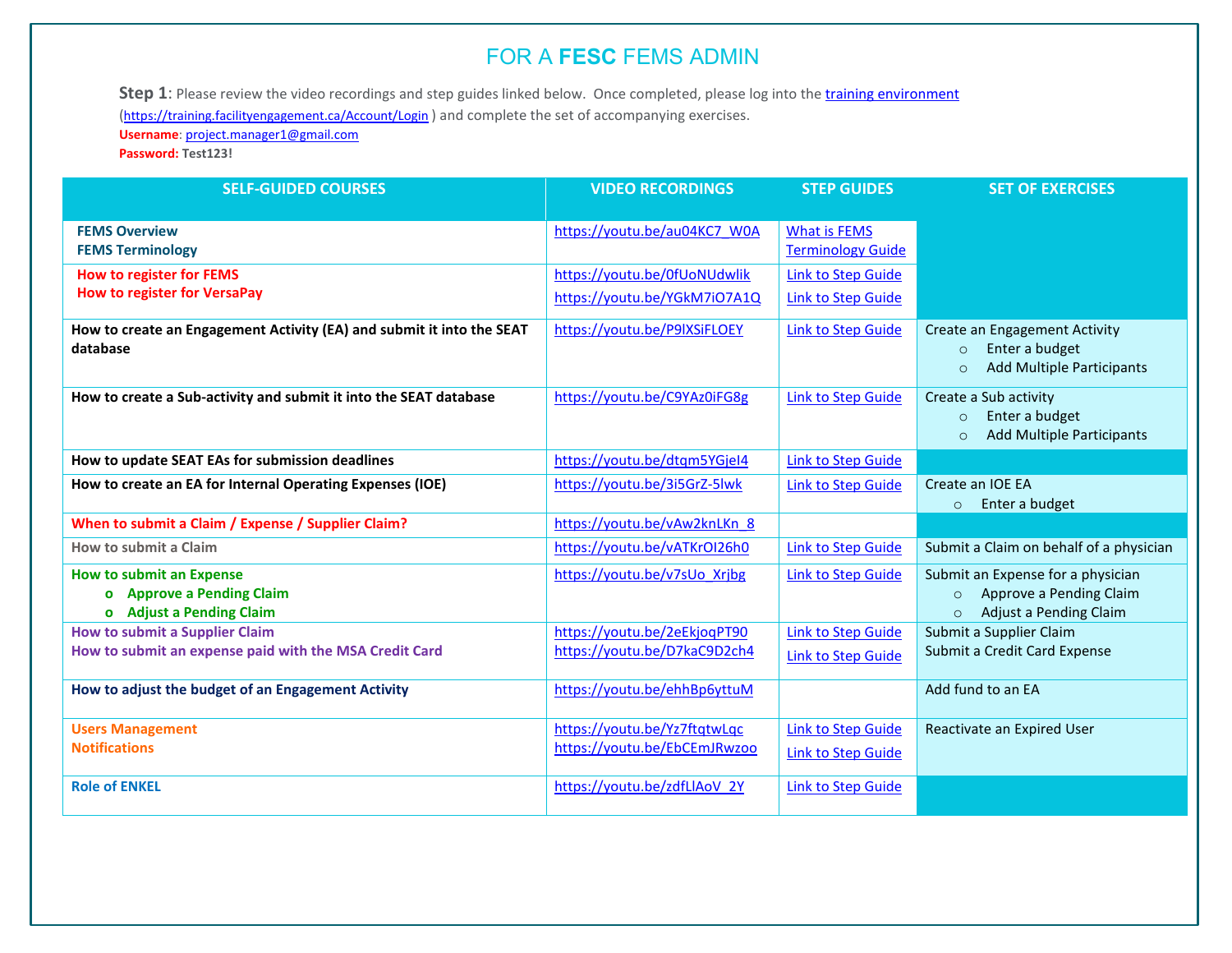**Step 2**: To register for an account in FEMS, please email *femssupport@doctorsofbc.ca* your answers to the questions below:

Question 1: In order for a physician to submit a claim, a FEMS admin needs to ensure that:

- a) The physician is added as a "Participant" to the Engagement Activity/Sub Activity
- b) The physician is added as a "Physician Lead" to the Engagement Activity/Sub Activity
- c) The Engagement Activity needs to be in "Active" status
- d) The physician is added as a "Participant" to an "Active" Engagement Activity/Sub Activity

Question 2: If you paid for an expense with your own credit card, you will need to submit one of the following to get reimbursed:

- a) An expense as a "Claimant". Your reimbursement will be processed via VersaPay
- b) An expense as a "Claimant". Your reimbursement will be processed via Cheque
- c) A supplier claim and the reimbursement will be processed via Cheque
- d) A supplier claim for an expense paid with the MSA credit Card

Question 3: If you paid for an expense with a MSA credit card, you will need to submit one of the following in FEMS:

- a) An expense as a "Claimant". The reimbursement will be processed via VersaPay
- b) An expense as a "Claimant". The reimbursement will be processed via Cheque
- c) A supplier claim and the reimbursement will be processed via Cheque
- d) A supplier claim for an expense paid with the MSA credit Card

Question 4: A catering company emailed you an invoice for \$2,500 for lunch served at a working group.

#### What step do you follow in FEMS to you get the invoice paid? You will submit:

- a) An expense as a "Claimant". The reimbursement will be processed via Cheque
- b) An expense as a "Claimant". The reimbursement will be processed via VersaPay
- c) An expense as a "Physician Claimant". The reimbursement will be processed via Cheque
- d) A supplier claim and the reimbursement to the supplier will be processed via Cheque/E-transfer by ENKEL bookkeeper

Question 5: What step to you follow to get your monthly consulting invoices paid?

- a) You will submit an expense as a "Claimant". The reimbursement will be processed via VersaPay
- b) You send all your consulting invoices to ENKEL bookkeeper for payment via DEXT along with the Executive's approval
- c) You send all your consulting invoices to ENKEL bookkeeper for payment via DEXT along with the Executive's approval once you ensure that the "Internal Operating Expense" Engagement Activity has enough budget to cover your invoice
- d) You send all your consulting invoices & expenses to ENKEL bookkeeper

Question 6: Some "Supplier Claims" show in the dashboard as "Payment Queued": when would they get paid?

- a) All supplier claims are processed and paid by ENKEL bookkeeper, therefore you should follow up with them on their payment schedule
- b) All supplier claims are processed and paid by VersaPay, therefore you should follow up with the VersaPay team
- c) All supplier claims are processed and paid by FEMS Support, therefore you should follow up with the FEMS team
- d) None of the above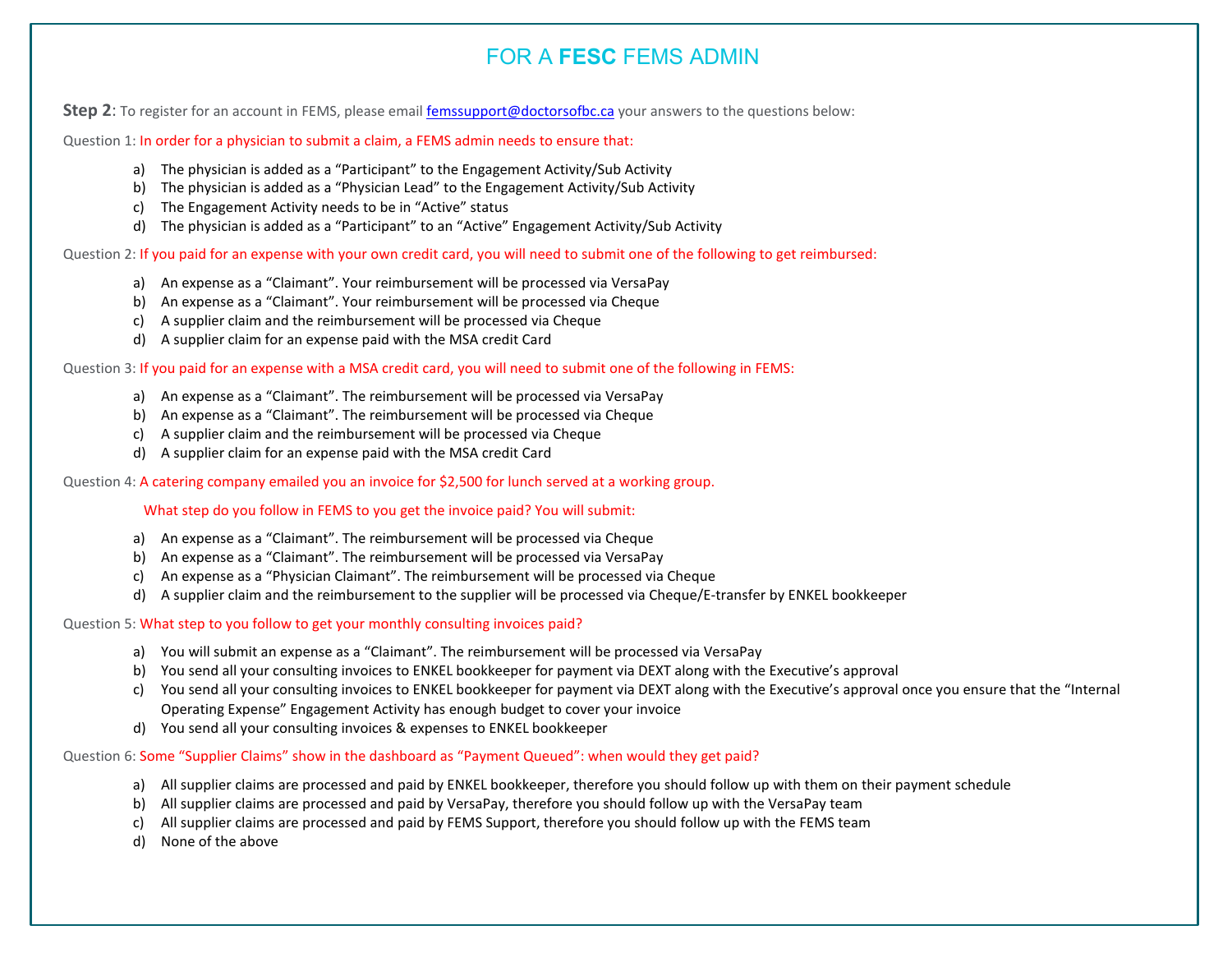## **SET OF TASKS IN FEMS**

STEP 3: Once you have received you login credentials, please log int[o https://fems.facilityengagement.ca/Account/Login](https://fems.facilityengagement.ca/Account/Login) to complete the tasks below:

#### **Task 1:**

• Add yourself as a Participant to all Engagement Activities (in order to submit expenses, you need to be added to the EAs as "Participant")  $\rightarrow$  refer to this video https://youtu.be/P9IXSiFLOEY to complete this task

#### **Task 2:**

• Register for VersaPay (all of your expenses must be submitted in FEMS and you will be reimbursed via VersaPay)  $\rightarrow$  refer to this video<https://youtu.be/YGkM7iO7A1Q> to complete this task

#### **Task 3:**

- Add a budget to an Engagement Activity called "Internal Operating Expenses" to cover your salary for the current fiscal year (example: \$40,000 for the current fiscal year from April 1 to March 31). If you do not complete this step, the ENKEL bookkeeper can't pay for your consulting invoices.
- REMINDER: Don't include expenses in your consulting invoices (these must be submitted in FEMS).  $\rightarrow$  refer to this video<https://youtu.be/3i5GrZ-5lwk> to complete this task

## **Task 4:**

- In the "Notifications" section:
	- o If there are any claims in "Pending Review", please review and approve them
		- $\rightarrow$  refer to this vide[o https://youtu.be/EbCEmJRwzoo](https://youtu.be/EbCEmJRwzoo) to complete this task
	- $\circ$  If there are any "New Members", please add them as participants to the Engagement Activities they are planning to attend
		- $\rightarrow$  refer to this vide[o https://youtu.be/EbCEmJRwzoo](https://youtu.be/EbCEmJRwzoo) to complete this task

#### **Task 5:**

- Send your VOID cheque to ENKEL at [fesc@enkel.ca](mailto:fesc@enkel.ca) and watch the video on how to submit your consulting invoices via DEXT
	- → refer to this video to complete this task<https://youtu.be/Pf1iYpYOtcQ>

## **NOTE**:

- Y vour expenses must be submitted via FEMS refer to this video [https://youtu.be/v7sUo\\_Xrjbg](https://youtu.be/v7sUo_Xrjbg) to complete this task
- $\checkmark$  Your consulting invoices must be submitted via DEXT along with your executive approval
- $\checkmark$  Refer to this video https://youtu.be/zdfLlAoV 2Y to complete this task